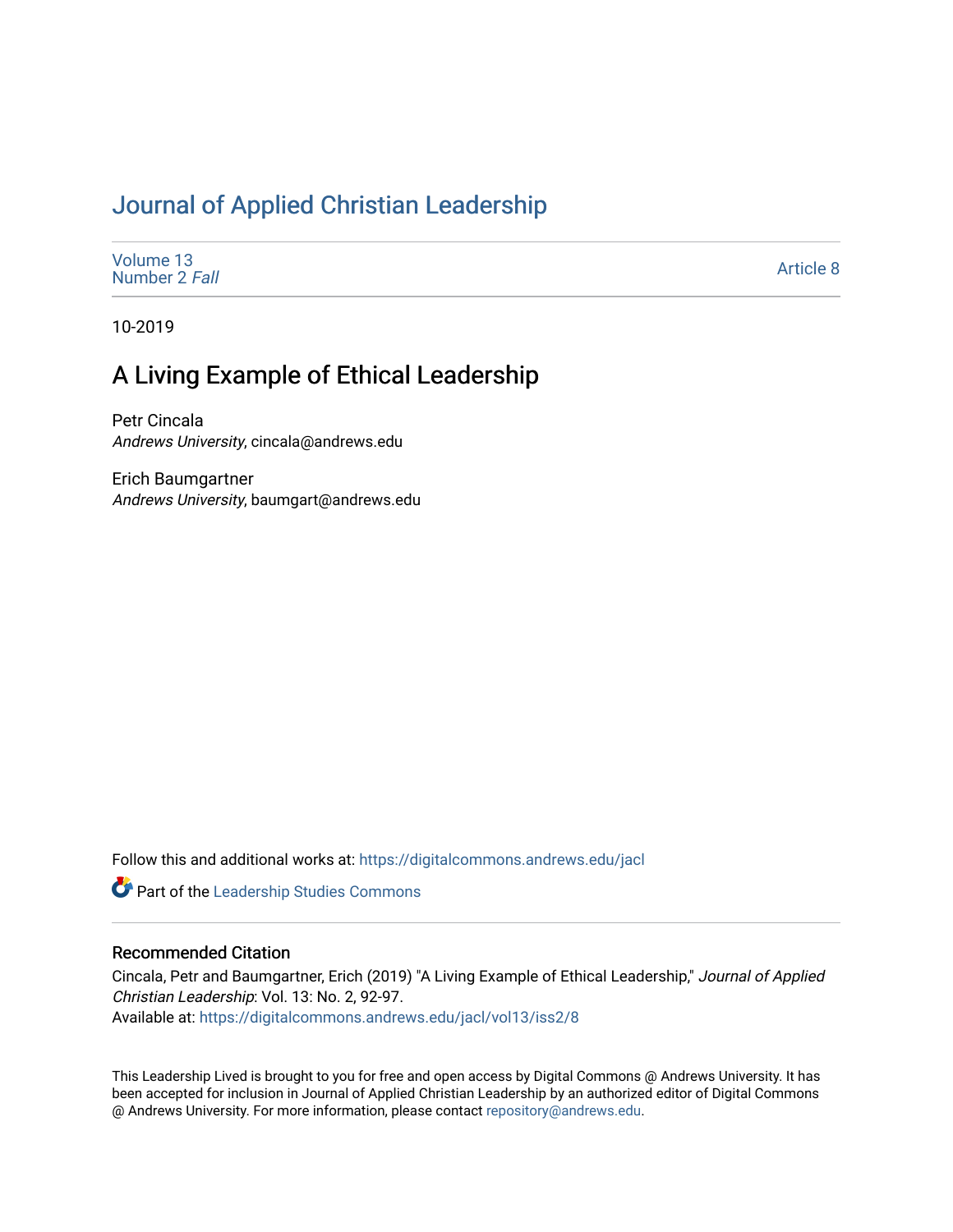# PETR CINCALA AND ERICH BAUMGARTNER A LIVING EXAMPLE OF ETHICAL LEADERSHIP

On August 8, 2017, David Maraga, a Seventh-day Adventist Christian and Chief Justice of Kenya's Supreme Court, made national news when he ruled that Kenya's reelection of President Uhuru Kenyatta had been corrupted by "irregularities and illegalities." Because of the tainted election and the subsequent overturning of the results, the Supreme Court ordered a new election within 60 days.

In Kenya, there is an overall low trust in the justice system. This country has a long history of corruption and because of that, many people view political leaders as dishonest. Many elected officials who hold positions of honor and trust abuse their power, using their influence for personal gain instead of for the betterment of the country. For example, during the 2017 election, even the president's opponent, Raila Odinga, did not have hope that the tainted election results would be retracted.

Maraga has a reputation of being just and fair; his countrymen know and acknowledge that he is not corrupt. Maraga (2019) calls this public opinion "the greatest thing I could ever have." Maraga also has a history of allowing his faith to guide his work. He is known to never preside over a case on the Sabbath; additionally, once, when he was accused of taking a bribe, he went on live television and swore on a Bible that it was not so.

Maraga's ruling regarding the 2017 election was the first of its kind in Africa. As such, many Kenyans celebrated what they perceived to be a victory for the country's institutions. Despite their own political values, many shared that they were more interested in the election being a clean, transparent process than they were in their candidate winning.

Petr Cincala, PhD, is director of the Institute of Church Ministry, Andrews University, assistant professor of World Mission, director of NCD (Natural Church Development) America, and managing editor of the *Journal of Applied Christian Leadership.*

Dr. Erich Baumgartner teaches leadership and intercultural communication and directs the PhD in Leadership Program at Andrews University. He also serves as senior editor of the *Journal of Applied Christian Leadership.*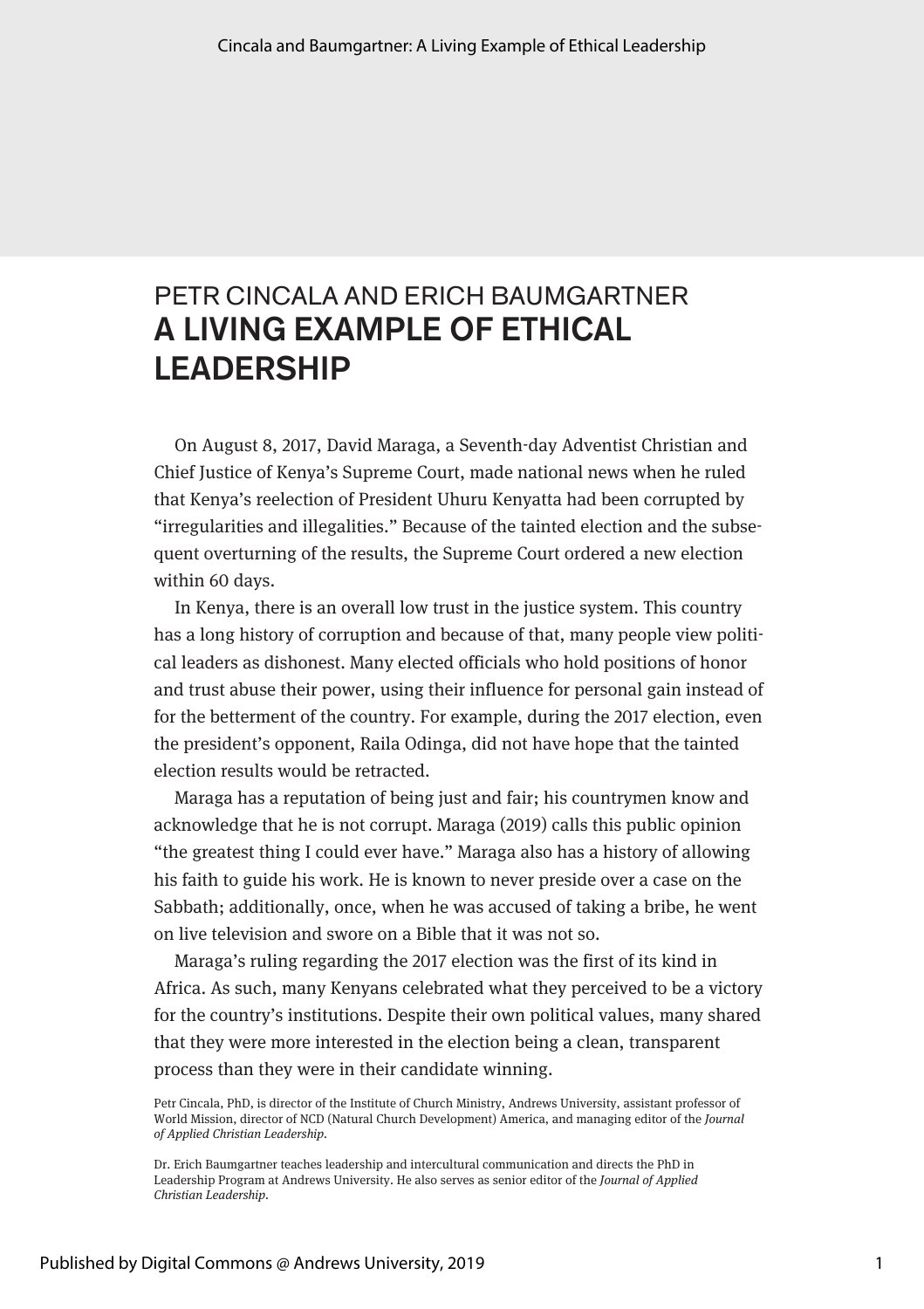"We're heading towards the right direction," said one Kenyatta supporter, David Kiema, who, despite the result negatively impacting his presidential pick, supported the court's decision. Kiema viewed this election as a way for Kenya to set an example for other African countries. "They'll say, 'Kenya has done it, why not us?'" he said. "We're one step ahead of others in Africa, and we're proud of it" (de Freytas-Tamura, 2017).

Maraga's faith clearly played a role in his decision regarding the national election. As he prepared to read the verdict, he began with these remarks: "The greatness of any nation is determined by its fidelity to the Constitution, adherence to the rule of law, and, above all, fear of God" (Mosoku, 2017).

The Sabbath following the ruling, Justice Maraga attended church as usual, with his wife, Yucabeth Nyaboke, by his side. Members of his local Seventhday Adventist Church felt proud to be linked with such a man. Said one worshipper, "I am sure he (Maraga) slept peacefully last night bearing in mind that he made a judgment in accordance with what God had asked him and the law. I am a proud Adventist and happy to be associated with him" (Dietrich, 2017).

## **A Mother's Influence**

Maraga came from humble beginnings. His father died when he was very young, and as such, his mother struggled to bring up her children alone. One time, she was forced to borrow some money from a shopkeeper in her village to pay her children's school fees. Her only income came from flowers that she grew and collected, for which she was paid at the end of each month.

This particular month, Maraga, just a boy, went with his mother to collect her earnings. The meager amount was paid to his mother, and she was given a slip showing the number of flowers she had brought in and her total payment amount. Immediately after being paid, his mother went to the shopkeeper who had lent her the money. While the amount she had earned was not enough to pay off the loan, she handed her full pay to the shopkeeper, along with her payment slip.

The shopkeeper said, "You can't give me everything. You have to keep some money for your life and your provisions." He took part of the money and gave the rest back to Maraga's mother.

On the way home, Maraga asked his mother why she had handled the situation in the way she had. She told him, "If I did not give him the entire sum, he would have thought I earned more. I wanted him to trust that that was all I had. My son, if you want to live well with people and want them to trust you, be honest with them. To see the video of Maraga sharing his story, please visit our website" (Maraga, 2019).

This memory has stayed with Maraga for his entire life. Because of this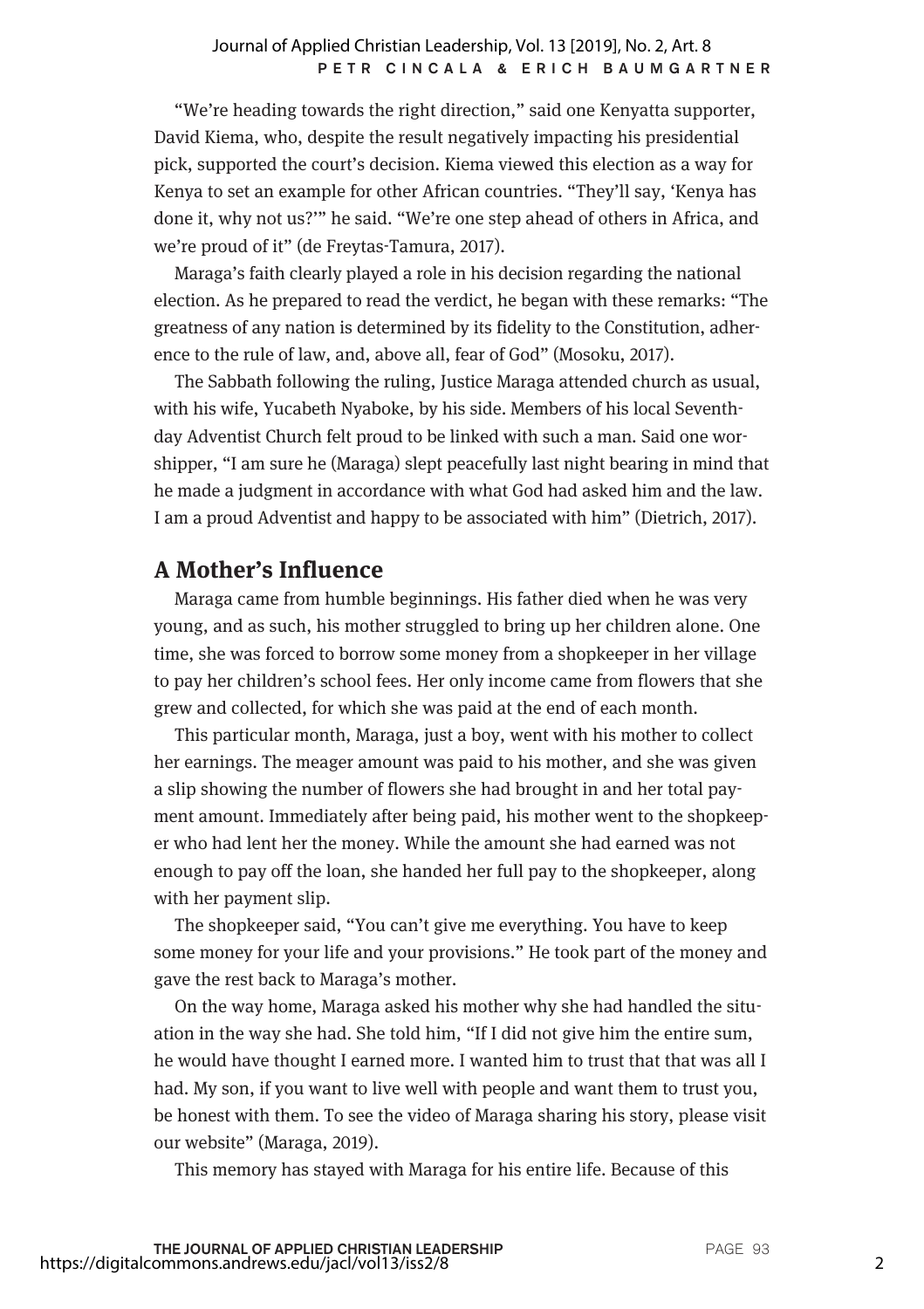childhood experience and the influence of his mother, to this day, he maintains an open, honest persona; it is this way that he gains the trust of those around him.

## **Maraga's Reputation of Integrity**

Before Maraga became a Supreme Court Justice, he had his own practice. In this work, he gained a reputation as being "unbribable." People asked him to handle their transactions (purchasing property, disputing property ownership, etc.); he always conducted the transactions with integrity and in his client's best interest. Eventually, he was contracted by people who had a lot of money. They would give him enormous freedom to conduct the transactions in his own way, fully trusting that Maraga would handle the case with integrity and honesty.

Maraga did not always aspire to be a high court judge; peers asked him to apply for the position. When he was interviewed, he was asked about holding court on the Sabbath; the interview committee knew that as an Adventist, this might pose a problem. Without hesitation, Maraga told the committee that he would not schedule court sessions on the Sabbath. He said that it was a matter of integrity and conscience.

Of course, Maraga realized that this might completely disqualify him from the position. However, the committee was impressed by his response; they realized that if someone is willing to risk de-nomination for the sake of a "conscience issue," the integrity of that person must be built on a very strong foundation. Maraga's "handicap" turned out to be his strength.

Maranga's life story provides a living example of what it means to be an ethical leader.

## **Definition of an Ethical Leader**

The Merriam Webster Dictionary (n.d.) defines "ethics" as "a set of moral principles; a theory or system of moral values." The Oxford Learner's Dictionaries adds to this definition by explaining that ethics are "moral principles that control or influence a person's behavior" (Oxford Learner's Dictionaries, n.d.). Thus, an ethical leader acts according to his or her moral principles in day-to-day life and decision-making. These leaders, quite simply, do the right thing.

As Christians, our moral compass differs from that of the world—we are held to a higher standard. Although the Bible does not explicitly define an ethical leader, many verses set our path.

• "A false balance is an abomination to the Lord, but a just weight is his delight." Proverbs 11:1 (ESV)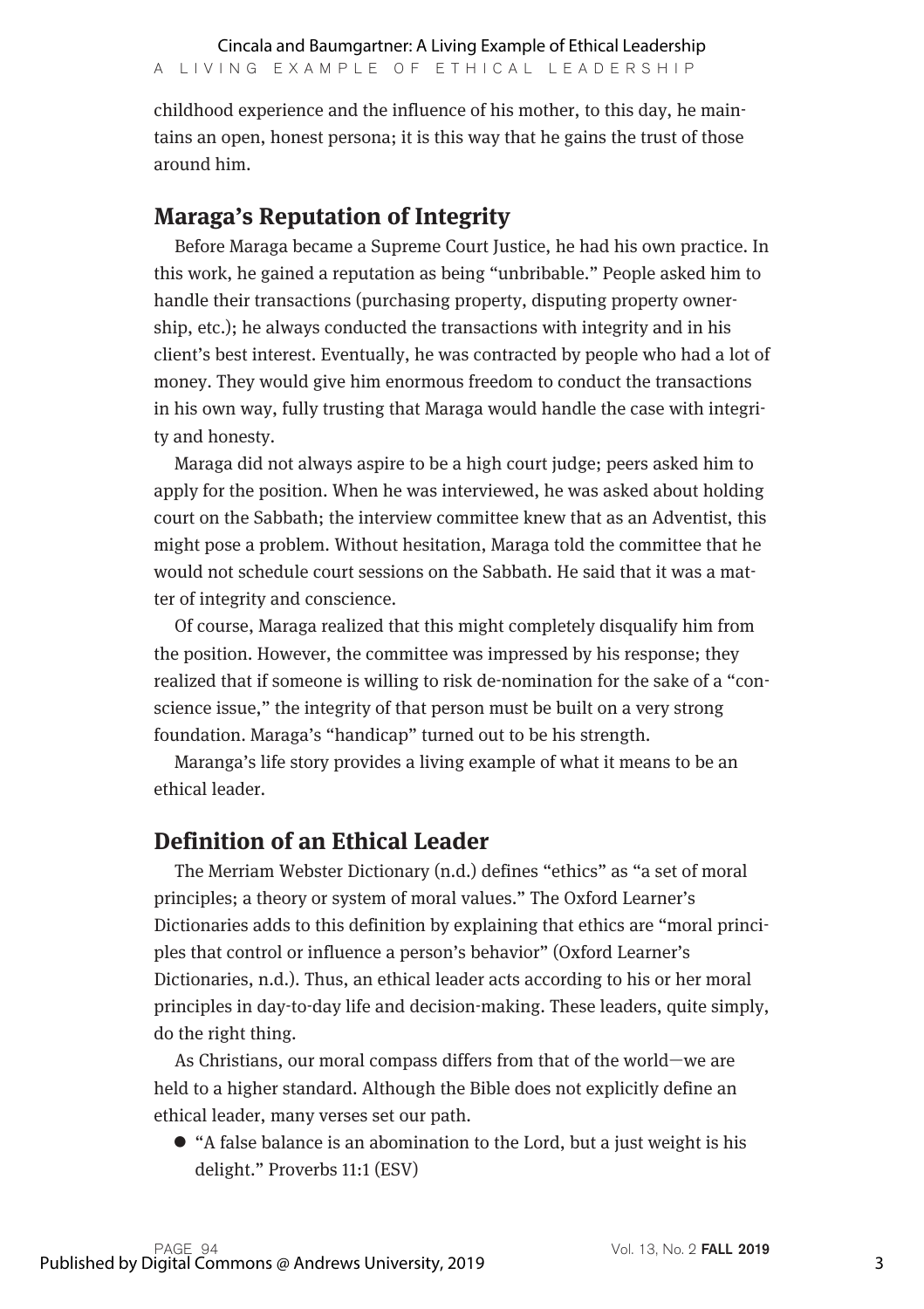- l "Whatever you do, work heartily, as for the Lord and not for men, knowing that from the Lord you will receive the inheritance as your reward. You are serving the Lord Christ." Colossians 3:23–24 (ESV)
- l "Better is a poor man who walks in his integrity than a rich man who is crooked in his ways." Proverbs 28:6 (ESV)

Additionally, we are also admonished several times in the New Testament to live lives that are above reproach (Titus 1:7; 1 Tim. 3:2). As servants of God, we must employ ethics not only into our leadership style, but also into our entire lives. Ethics must be an intrinsic part of who we are, not just how we act.

## **Traits of Ethical Leaders**

Aside from using the Bible as our measuring stick, how do we know if we are ethical leaders? Are there certain characteristics that ethical leaders possess, setting them apart from other leaders? While anyone is capable of being (or becoming) an ethical leader, researchers have determined three traits that are more commonly found in ethical leaders, as rated by their followers. These traits include conscientiousness, moral identity, and cognitive moral development.

#### *Conscientiousness*

Conscientiousness is defined as a person being meticulous or careful (Merriam-Webster, n.d.). Conscientious leaders are known to be thorough and vigilant. Studies have shown that conscientiousness related positively to ethical leadership (Kalshoven, Den Hartog, & De Hoogh, 2011). Specifically, personality traits of agreeableness and conscientiousness were positively related to direct reports' ratings of the leader's ethical leadership (Walumabwa & Schaubroeck, 2009).

#### *Moral Identity*

Moral identity is the degree to which being a moral person is important to a person's identity (Hardy & Carlo, 2011). "Moral identity may be the most important source of moral motivation; in fact, some argue that it could be the best predictor of moral actions and commitments" (Hardy & Carlo, 2011). The internalization of moral identity has been positively correlated with ethical leadership (Mayer, Aquino, Greenbuam, & Kuenzi, 2013).

#### *Cognitive Moral Development*

The last trait commonly found in ethical leaders is cognitive moral development, which refers to how sophisticated one's thinking is regarding ethical issues. "Leaders who are more advanced ethical reasoners relative to their fol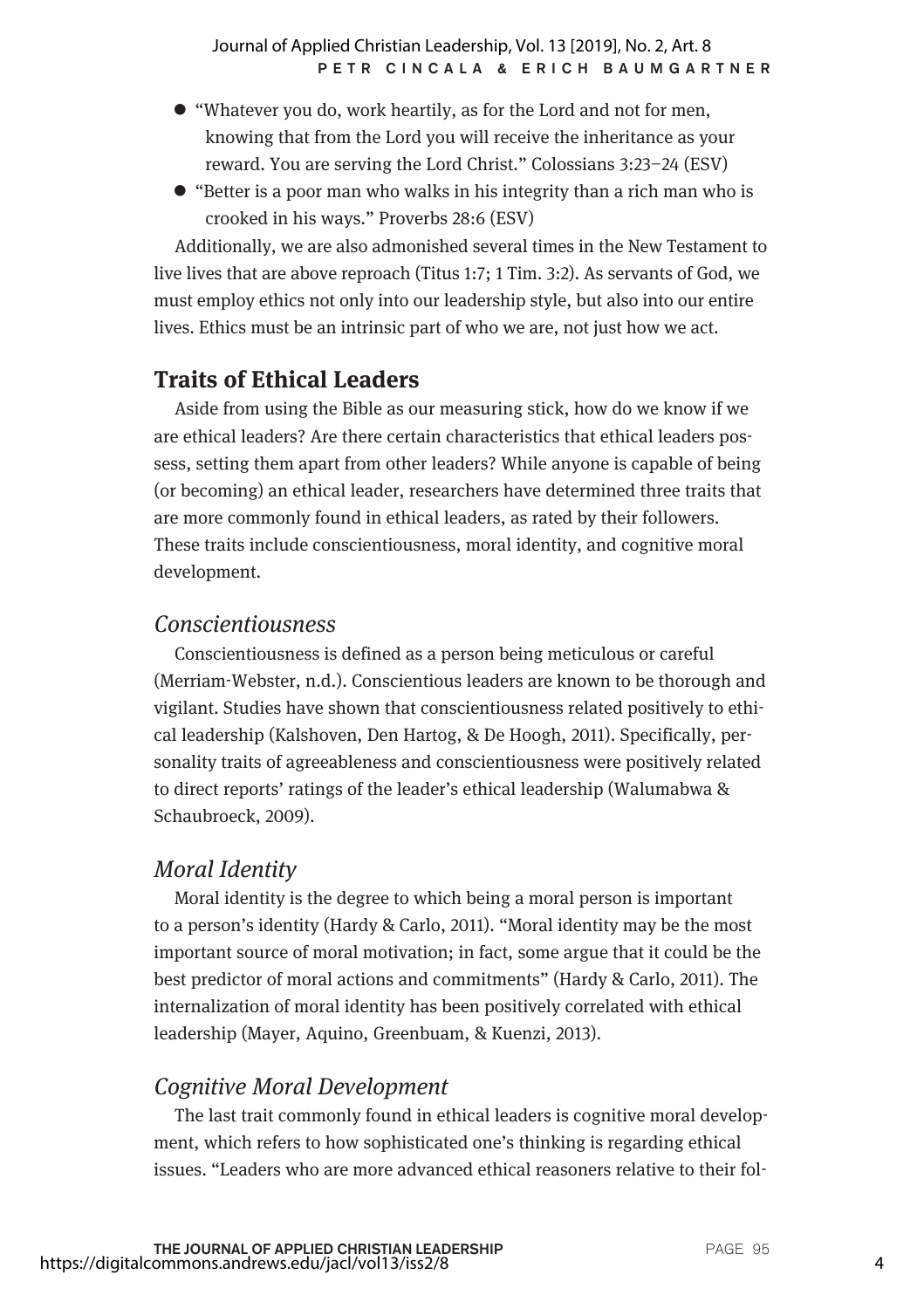lowers are likely to stand out as salient ethical role models whose ethics-related communication and behavior attract followers' attention" (Jordan, Brown, Treviño, & Finkelstein, 2011).

## **Why Does Ethical Leadership Matter?**

While ethical leadership is important, especially from a Christian perspective, one might question why it matters and how it impacts followers and/or employees. Followers who rate their leaders as ethical have more favorable attitudes about their job (including higher job satisfaction and commitment), are less likely to report intentions to leave the organization, and exhibit more helpful behaviors (Mayer, Muenzi, Greenbaum, Bardes, & Salvador, 2009).

Research has also shown that ethical leaders are role models, leading by example (Moore, Mayer, Chiang, Crossley, Karlesky, & Birtch, 2014). This is supported by the social learning theory. Social learning theorist Albert Bandura (1977) proposed that "most human behavior is learned observationally through modeling: from observing others, one forms an idea of how new behaviors are performed, and on later occasions this coded information serves as a guide for action." Thus, if a leader makes ethical decisions and demonstrates ethical behavior, it is likely that his or her followers will do the same.

Ethical leaders also impact other areas of follower/employee life. The more employees perceive their managers to be ethical, the lower their self-reported occurrences of self-reported deviance (Mayer et al., 2009; Mayer et al., 2013; Maloof, 2018). Additionally, followers of ethical leaders are more likely to report unethical acts (Mayer, Nurmohamed, Treviño, Shapiro, & Schminke, 2013).

Ethical leaders also can create ethical cultures, influencing their followers to behave more ethically (Schaubroeck, Hannah, Avolio, Kozlowski, Lord, Treviño, Dimotakis, & Peng, 2012). In the case of Maraga, we can see that his ethical leadership has not only impacted an entire country, but has also left its people inspired.

## **Conclusion**

In a country worn down by political corruption, Chief Justice David Maraga is a beacon of hope. He offers a brighter today and the hope of a positive, more ethical future to Kenya. If ever there was a living example of ethical leadership, it can be found in this man.

#### **References**

Bandura, A. (1977). *Social learning theory.* New York, NY: General Learning Press. Conscientious. (n.d.). *Merriam Webster Online.* Retrieved from https://www.merriamwebster.com/dictionary/conscientious

Dietrich, P. (2017). Seventh-day Adventist and Kenyan supreme court chief justice